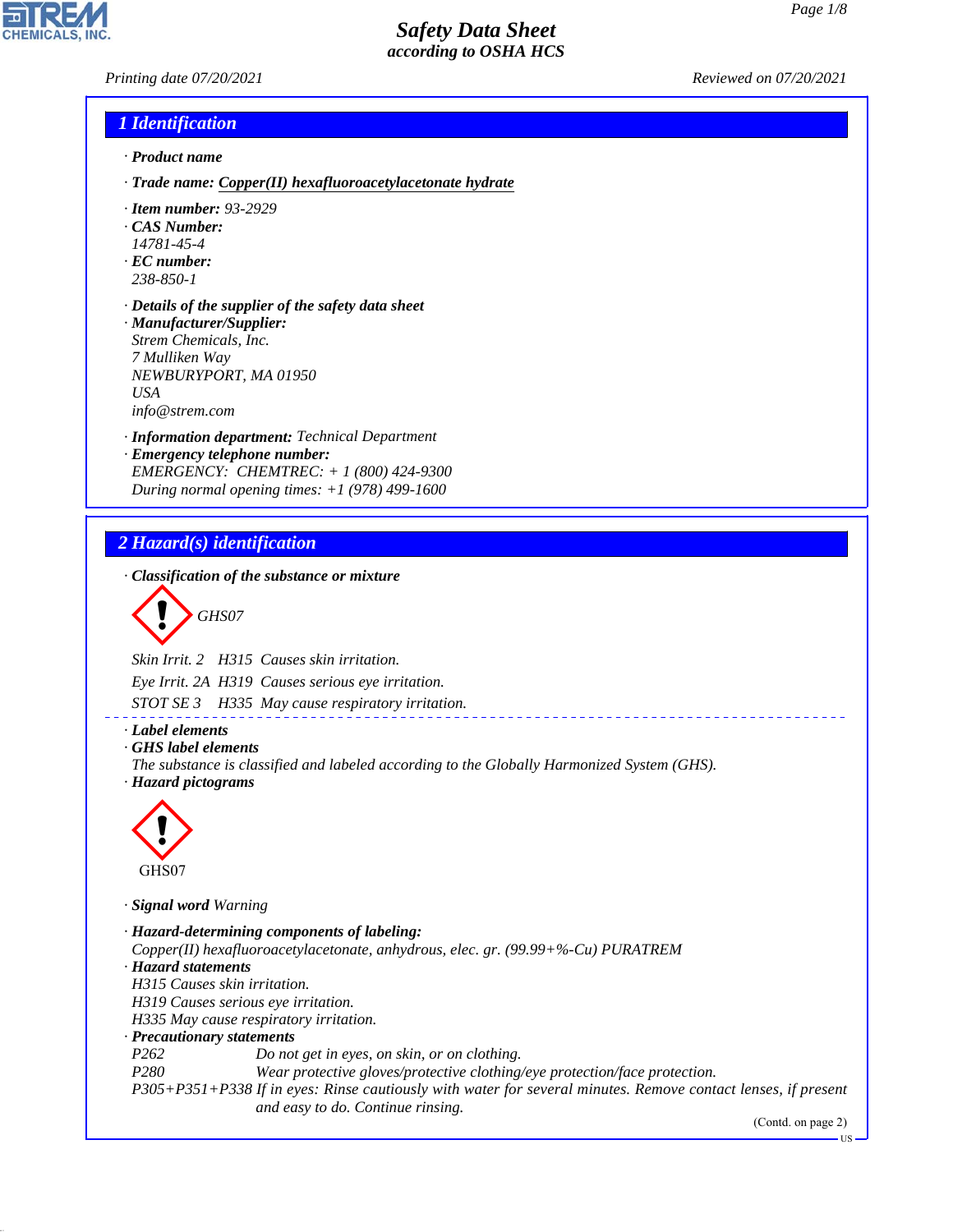*Printing date 07/20/2021 Reviewed on 07/20/2021*



# *· Chemical characterization: Substances*

*· CAS No. Description 14781-45-4 Copper(II) hexafluoroacetylacetonate, anhydrous, elec. gr. (99.99+%-Cu) PURATREM*

*· Identification number(s)*

## *· EC number: 238-850-1*

## *4 First-aid measures*

- *· Description of first aid measures*
- *· After inhalation: In case of unconsciousness place patient stably in side position for transportation.*
- *· After skin contact: Immediately wash with water and soap and rinse thoroughly.*
- *· After eye contact: Rinse opened eye for several minutes under running water. If symptoms persist, consult a doctor.*
- *· After swallowing: If symptoms persist consult doctor.*
- *· Information for doctor:*
- *· Most important symptoms and effects, both acute and delayed No further relevant information available.*
- *· Indication of any immediate medical attention and special treatment needed No further relevant information available.*

## *5 Fire-fighting measures*

*· Extinguishing media*

44.1.1

- *· Suitable extinguishing agents: Use fire fighting measures that suit the environment.*
- *· Special hazards arising from the substance or mixture No further relevant information available.*

(Contd. on page 3)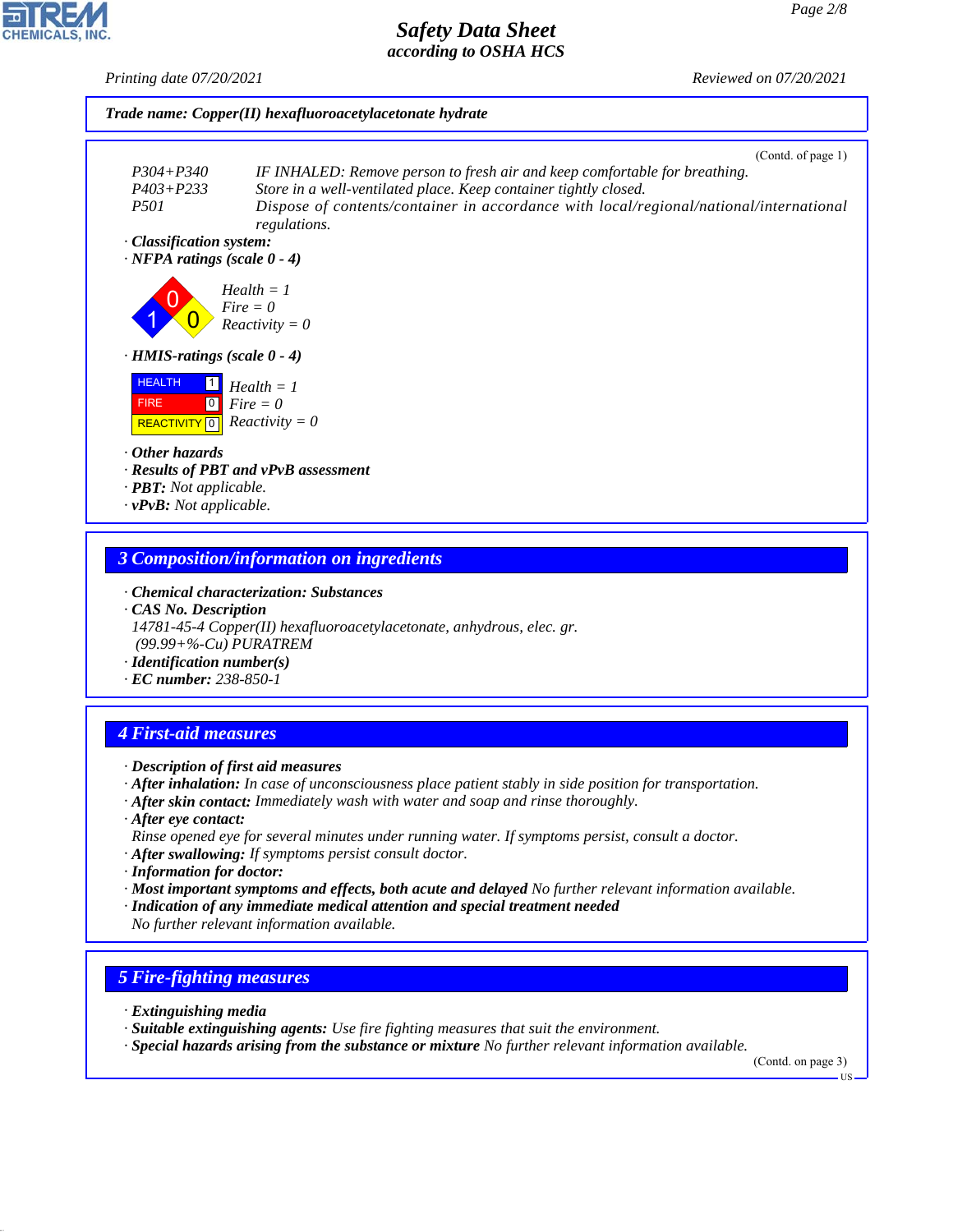*Printing date 07/20/2021 Reviewed on 07/20/2021*

#### *Trade name: Copper(II) hexafluoroacetylacetonate hydrate*

- *· Advice for firefighters*
- *· Protective equipment: No special measures required.*

#### *6 Accidental release measures*

- *· Personal precautions, protective equipment and emergency procedures Not required.*
- *· Environmental precautions: No special measures required.*
- *· Methods and material for containment and cleaning up: Dispose contaminated material as waste according to item 13. Ensure adequate ventilation.*
- *· Reference to other sections*
- *See Section 7 for information on safe handling.*
- *See Section 8 for information on personal protection equipment.*
- *See Section 13 for disposal information.*

#### *· Protective Action Criteria for Chemicals*

*· PAC-1:*

*Substance is not listed.*

*· PAC-2:*

*Substance is not listed.*

- *· PAC-3:*
- *Substance is not listed.*

#### *7 Handling and storage*

- *· Handling:*
- *· Precautions for safe handling No special precautions are necessary if used correctly.*
- *· Information about protection against explosions and fires: No special measures required.*
- *· Conditions for safe storage, including any incompatibilities*
- *· Storage:*
- *· Requirements to be met by storerooms and receptacles: No special requirements.*
- *· Information about storage in one common storage facility: Not required.*
- *· Further information about storage conditions: Keep receptacle tightly sealed.*
- *· Specific end use(s) No further relevant information available.*

## *8 Exposure controls/personal protection*

- *· Additional information about design of technical systems: No further data; see item 7.*
- *· Control parameters*
- *· Components with limit values that require monitoring at the workplace: Not required.*
- *· Additional information: The lists that were valid during the creation were used as basis.*
- *· Exposure controls*

44.1.1

- *· Personal protective equipment:*
- *· General protective and hygienic measures:*
- *Keep away from foodstuffs, beverages and feed.*
- *Immediately remove all soiled and contaminated clothing.*
- *Wash hands before breaks and at the end of work.*
- *Avoid contact with the eyes and skin.*

*· Breathing equipment: A NIOSH approved respirator in accordance with 29 CFR 1910.134.*

(Contd. on page 4)

(Contd. of page 2)

US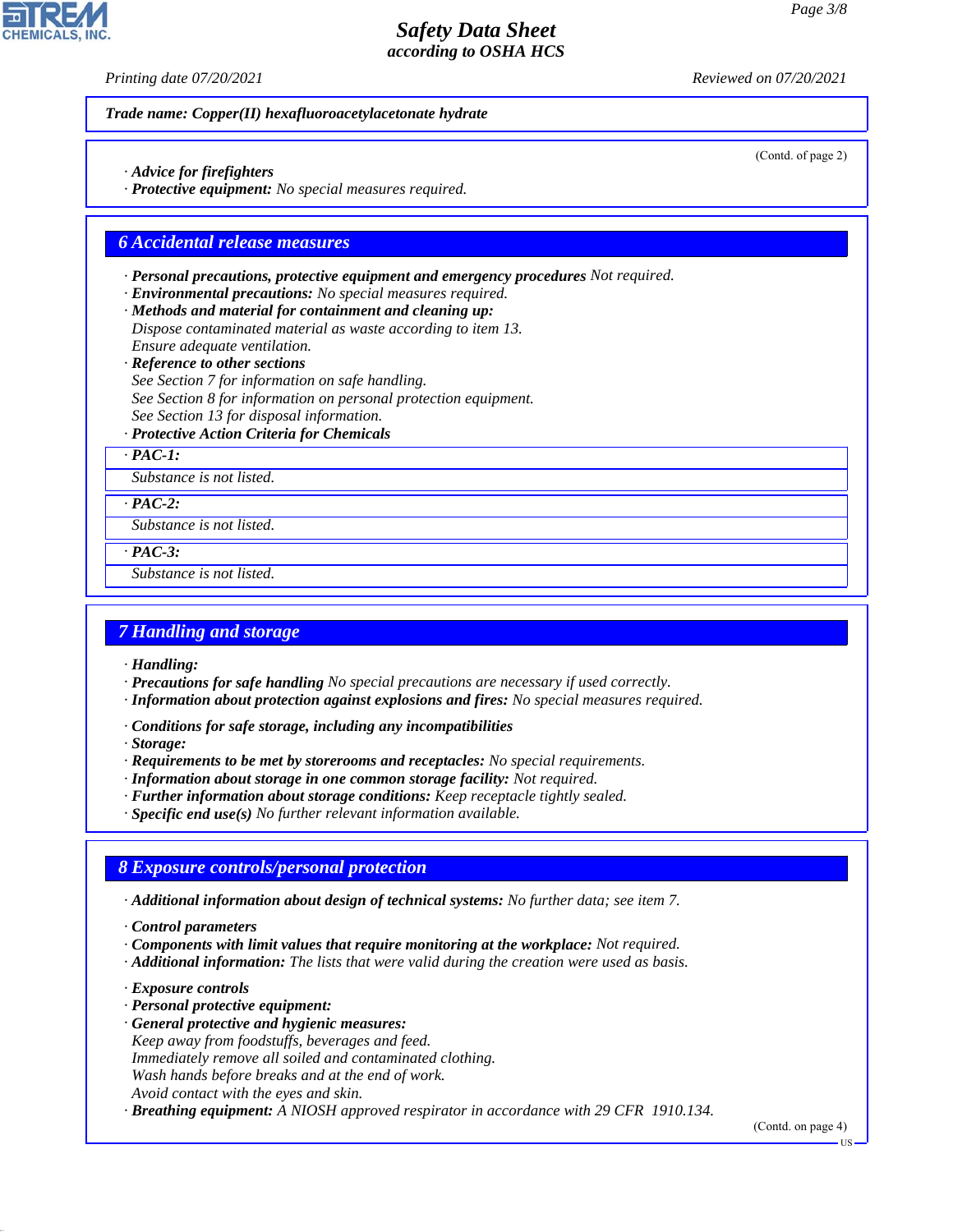(Contd. of page 3)

## *Safety Data Sheet according to OSHA HCS*

**CHEMICALS, INC** 

*Printing date 07/20/2021 Reviewed on 07/20/2021*

#### *Trade name: Copper(II) hexafluoroacetylacetonate hydrate*

*· Protection of hands:*



\_S*Protective gloves*

*The glove material has to be impermeable and resistant to the product/ the substance/ the preparation. Due to missing tests no recommendation to the glove material can be given for the product/ the preparation/ the chemical mixture.*

*Selection of the glove material on consideration of the penetration times, rates of diffusion and the degradation · Material of gloves*

*The selection of the suitable gloves does not only depend on the material, but also on further marks of quality and varies from manufacturer to manufacturer.*

*· Penetration time of glove material*

*The exact break through time has to be found out by the manufacturer of the protective gloves and has to be observed.*

*· Eye protection:*



44.1.1

\_R*Tightly sealed goggles*

| · Information on basic physical and chemical properties<br><b>General Information</b><br>$\cdot$ Appearance:<br>Form:<br>Crystalline<br>Color:<br>Dark green<br>Characteristic<br>$\cdot$ Odor:<br>· Odor threshold:<br>Not determined.<br>$\cdot$ pH-value:<br>Not applicable.<br>Change in condition<br><b>Melting point/Melting range:</b><br>Undetermined.<br><b>Boiling point/Boiling range:</b><br>Undetermined.<br>· Flash point:<br>Not applicable.<br>Not determined.<br>· Flammability (solid, gaseous):<br>· Ignition temperature:<br>Not determined.<br><b>Decomposition temperature:</b><br>Not determined.<br>$\cdot$ Auto igniting:<br>· Danger of explosion:<br>Product does not present an explosion hazard.<br><b>Explosion limits:</b><br>Lower:<br>Not determined.<br>Not determined.<br>Upper:<br>· Vapor pressure:<br>Not applicable.<br>Not determined. | <b>9 Physical and chemical properties</b> |  |  |
|--------------------------------------------------------------------------------------------------------------------------------------------------------------------------------------------------------------------------------------------------------------------------------------------------------------------------------------------------------------------------------------------------------------------------------------------------------------------------------------------------------------------------------------------------------------------------------------------------------------------------------------------------------------------------------------------------------------------------------------------------------------------------------------------------------------------------------------------------------------------------------|-------------------------------------------|--|--|
|                                                                                                                                                                                                                                                                                                                                                                                                                                                                                                                                                                                                                                                                                                                                                                                                                                                                                |                                           |  |  |
|                                                                                                                                                                                                                                                                                                                                                                                                                                                                                                                                                                                                                                                                                                                                                                                                                                                                                |                                           |  |  |
|                                                                                                                                                                                                                                                                                                                                                                                                                                                                                                                                                                                                                                                                                                                                                                                                                                                                                |                                           |  |  |
|                                                                                                                                                                                                                                                                                                                                                                                                                                                                                                                                                                                                                                                                                                                                                                                                                                                                                |                                           |  |  |
|                                                                                                                                                                                                                                                                                                                                                                                                                                                                                                                                                                                                                                                                                                                                                                                                                                                                                |                                           |  |  |
|                                                                                                                                                                                                                                                                                                                                                                                                                                                                                                                                                                                                                                                                                                                                                                                                                                                                                |                                           |  |  |
|                                                                                                                                                                                                                                                                                                                                                                                                                                                                                                                                                                                                                                                                                                                                                                                                                                                                                |                                           |  |  |
|                                                                                                                                                                                                                                                                                                                                                                                                                                                                                                                                                                                                                                                                                                                                                                                                                                                                                |                                           |  |  |
|                                                                                                                                                                                                                                                                                                                                                                                                                                                                                                                                                                                                                                                                                                                                                                                                                                                                                |                                           |  |  |
|                                                                                                                                                                                                                                                                                                                                                                                                                                                                                                                                                                                                                                                                                                                                                                                                                                                                                |                                           |  |  |
|                                                                                                                                                                                                                                                                                                                                                                                                                                                                                                                                                                                                                                                                                                                                                                                                                                                                                |                                           |  |  |
|                                                                                                                                                                                                                                                                                                                                                                                                                                                                                                                                                                                                                                                                                                                                                                                                                                                                                |                                           |  |  |
|                                                                                                                                                                                                                                                                                                                                                                                                                                                                                                                                                                                                                                                                                                                                                                                                                                                                                |                                           |  |  |
|                                                                                                                                                                                                                                                                                                                                                                                                                                                                                                                                                                                                                                                                                                                                                                                                                                                                                |                                           |  |  |
|                                                                                                                                                                                                                                                                                                                                                                                                                                                                                                                                                                                                                                                                                                                                                                                                                                                                                |                                           |  |  |
|                                                                                                                                                                                                                                                                                                                                                                                                                                                                                                                                                                                                                                                                                                                                                                                                                                                                                |                                           |  |  |
|                                                                                                                                                                                                                                                                                                                                                                                                                                                                                                                                                                                                                                                                                                                                                                                                                                                                                |                                           |  |  |
|                                                                                                                                                                                                                                                                                                                                                                                                                                                                                                                                                                                                                                                                                                                                                                                                                                                                                |                                           |  |  |
|                                                                                                                                                                                                                                                                                                                                                                                                                                                                                                                                                                                                                                                                                                                                                                                                                                                                                | $\cdot$ Density:                          |  |  |
| · Relative density<br>Not determined.                                                                                                                                                                                                                                                                                                                                                                                                                                                                                                                                                                                                                                                                                                                                                                                                                                          |                                           |  |  |

**IIS**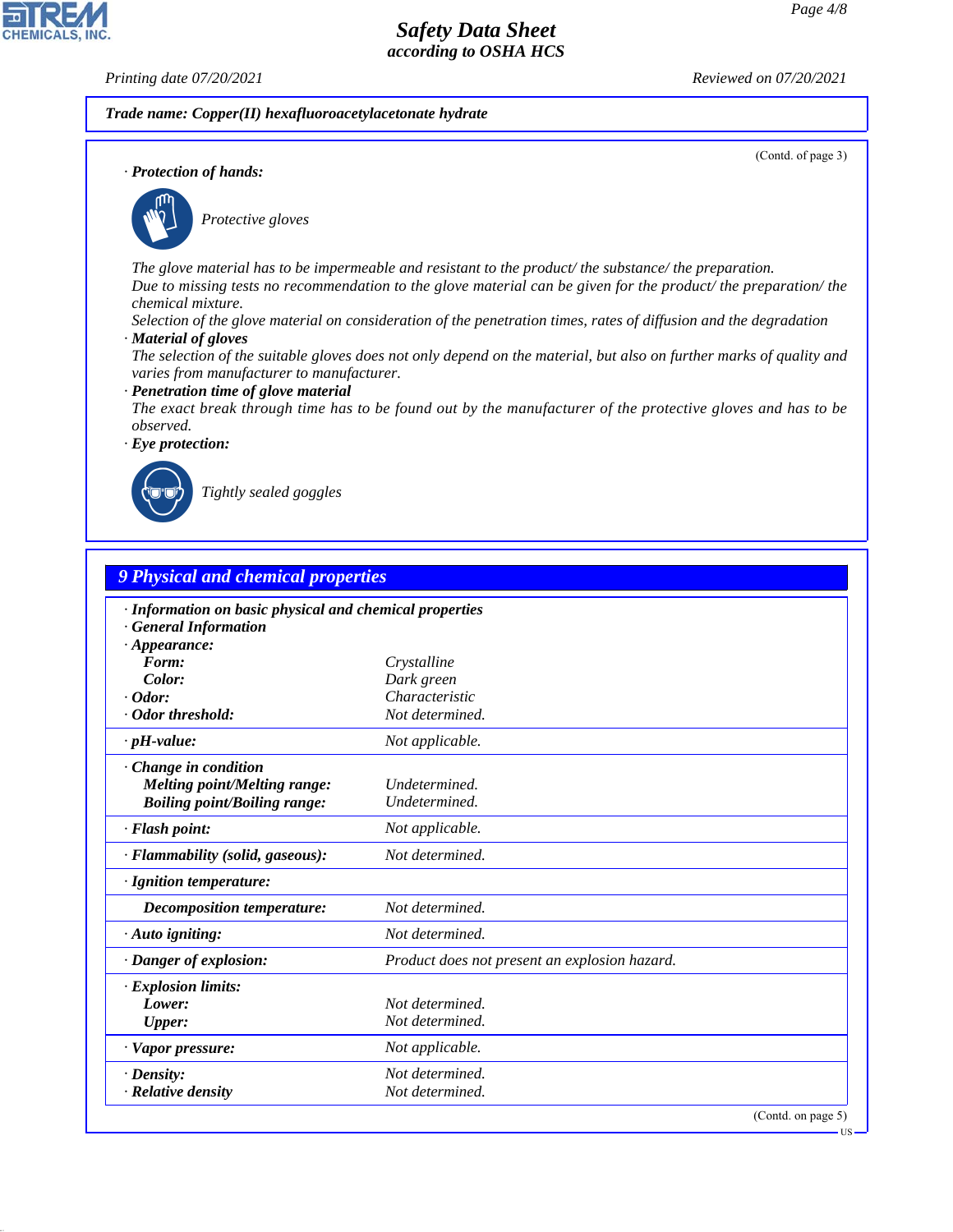*Printing date 07/20/2021 Reviewed on 07/20/2021*

*Trade name: Copper(II) hexafluoroacetylacetonate hydrate*

|                                                            |                                            | (Contd. of page 4) |
|------------------------------------------------------------|--------------------------------------------|--------------------|
| · Vapor density                                            | Not applicable.                            |                    |
| $\cdot$ Evaporation rate                                   | Not applicable.                            |                    |
| $\cdot$ Solubility in / Miscibility with                   |                                            |                    |
| Water:                                                     | <i>Insoluble.</i>                          |                    |
| · Partition coefficient (n-octanol/water): Not determined. |                                            |                    |
| · Viscosity:                                               |                                            |                    |
| Dynamic:                                                   | Not applicable.                            |                    |
| Kinematic:                                                 | Not applicable.                            |                    |
| · Solvent content:                                         |                                            |                    |
| Organic solvents:                                          | $0.0\%$                                    |                    |
| <b>VOC</b> content:                                        | 0.0 g/l / 0.00 lb/gl                       |                    |
| Solids content:                                            | $100.0\%$                                  |                    |
| $\cdot$ Other information                                  | No further relevant information available. |                    |

## *10 Stability and reactivity*

- *· Reactivity No further relevant information available.*
- *· Chemical stability*
- *· Thermal decomposition / conditions to be avoided: No decomposition if used according to specifications.*
- *· Possibility of hazardous reactions No dangerous reactions known.*
- *· Conditions to avoid No further relevant information available.*
- *· Incompatible materials: No further relevant information available.*
- *· Hazardous decomposition products: No dangerous decomposition products known.*

## *11 Toxicological information*

- *· Information on toxicological effects*
- *· Acute toxicity:*
- *· Primary irritant effect:*
- *· on the skin: Irritant to skin and mucous membranes.*
- *· on the eye: Irritating effect.*
- *· Sensitization: No sensitizing effects known.*
- *· Additional toxicological information:*

#### *· Carcinogenic categories*

*· IARC (International Agency for Research on Cancer)*

*Substance is not listed.*

#### *· NTP (National Toxicology Program)*

*Substance is not listed.*

#### *· OSHA-Ca (Occupational Safety & Health Administration)*

*Substance is not listed.*

## *12 Ecological information*

*· Toxicity*

44.1.1

- *· Aquatic toxicity: No further relevant information available.*
- *· Persistence and degradability No further relevant information available.*

(Contd. on page 6) US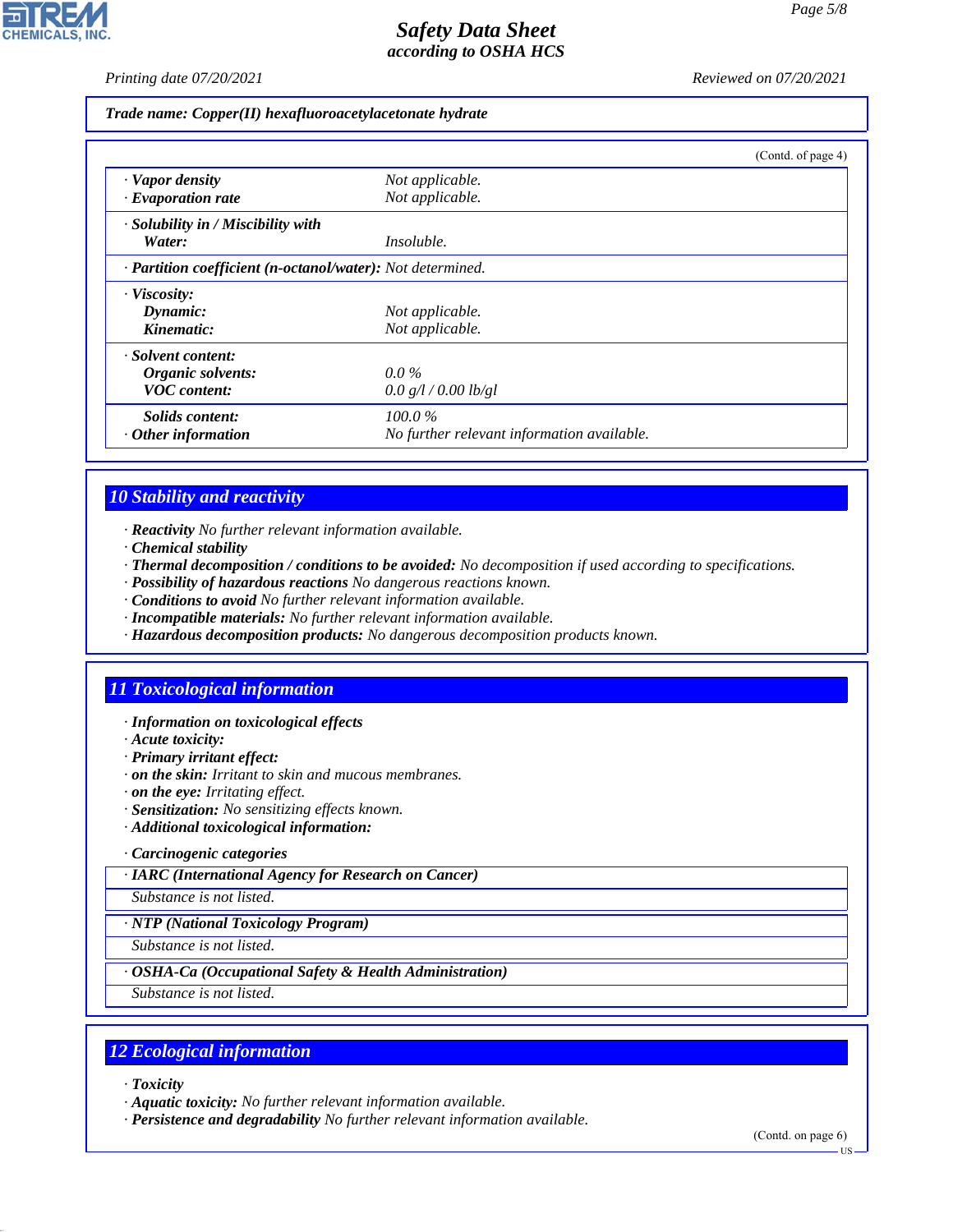*Printing date 07/20/2021 Reviewed on 07/20/2021*

#### *Trade name: Copper(II) hexafluoroacetylacetonate hydrate*

*· Behavior in environmental systems:*

- *· Bioaccumulative potential No further relevant information available.*
- *· Mobility in soil No further relevant information available.*
- *· Additional ecological information:*
- *· General notes: Not known to be hazardous to water.*
- *· Results of PBT and vPvB assessment*
- *· PBT: Not applicable.*
- *· vPvB: Not applicable.*
- *· Other adverse effects No further relevant information available.*

#### *13 Disposal considerations*

#### *· Waste treatment methods*

*· Recommendation:*

*Must not be disposed of together with household garbage. Do not allow product to reach sewage system.*

- *· Uncleaned packagings:*
- *· Recommendation: Disposal must be made according to official regulations.*

| <b>14 Transport information</b>                                                     |                 |
|-------------------------------------------------------------------------------------|-----------------|
| $\cdot$ UN-Number<br>· DOT, ADN, IMDG, IATA                                         | not regulated   |
| $\cdot$ UN proper shipping name<br>· DOT, ADN, IMDG, IATA                           | not regulated   |
| $\cdot$ Transport hazard class(es)                                                  |                 |
| · DOT, ADN, IMDG, IATA<br>$\cdot$ Class                                             | not regulated   |
| · Packing group<br>· DOT, IMDG, IATA                                                | not regulated   |
| · Environmental hazards:<br>$\cdot$ Marine pollutant:                               | No              |
| · Special precautions for user                                                      | Not applicable. |
| · Transport in bulk according to Annex II of<br><b>MARPOL73/78 and the IBC Code</b> | Not applicable. |
| · UN "Model Regulation":                                                            | not regulated   |

#### *15 Regulatory information*

*· Safety, health and environmental regulations/legislation specific for the substance or mixture · Sara*

*· Section 355 (extremely hazardous substances):*

*Substance is not listed.*

*· Section 313 (Specific toxic chemical listings):*

*Substance is not listed.*

44.1.1

(Contd. on page 7)



#### (Contd. of page 5)

US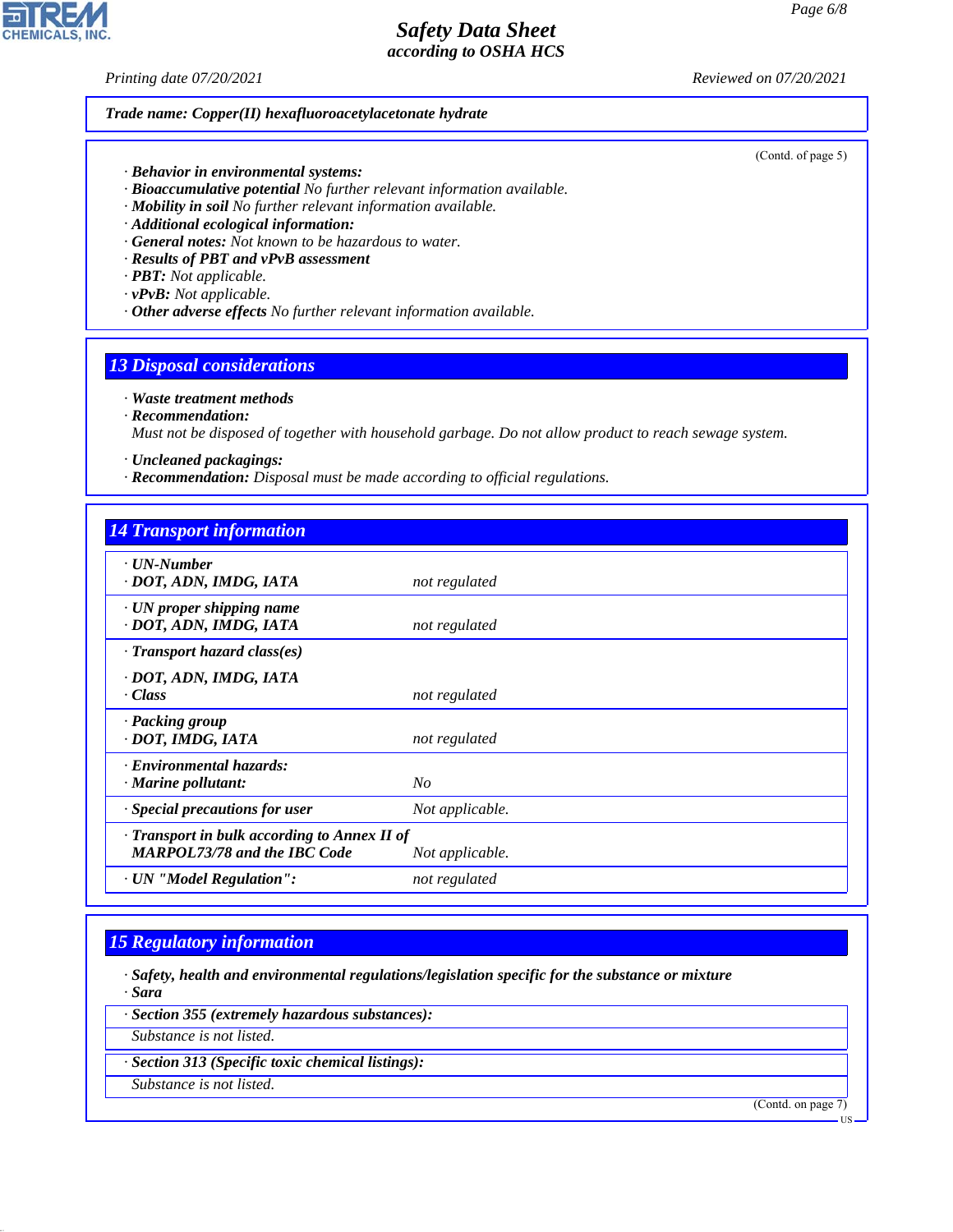(Contd. of page 6)

## *Safety Data Sheet according to OSHA HCS*

*Printing date 07/20/2021 Reviewed on 07/20/2021*

*Trade name: Copper(II) hexafluoroacetylacetonate hydrate*

|                                                                                                                                                                            | · TSCA (Toxic Substances Control Act):                                                                                                                                                                                                                                                                                                                                                                                                                                                                                                                                                                                                                                                                                                                                                                                                                    |  |  |  |
|----------------------------------------------------------------------------------------------------------------------------------------------------------------------------|-----------------------------------------------------------------------------------------------------------------------------------------------------------------------------------------------------------------------------------------------------------------------------------------------------------------------------------------------------------------------------------------------------------------------------------------------------------------------------------------------------------------------------------------------------------------------------------------------------------------------------------------------------------------------------------------------------------------------------------------------------------------------------------------------------------------------------------------------------------|--|--|--|
| Substance is not listed.                                                                                                                                                   |                                                                                                                                                                                                                                                                                                                                                                                                                                                                                                                                                                                                                                                                                                                                                                                                                                                           |  |  |  |
| Proposition 65                                                                                                                                                             |                                                                                                                                                                                                                                                                                                                                                                                                                                                                                                                                                                                                                                                                                                                                                                                                                                                           |  |  |  |
|                                                                                                                                                                            | <b>Chemicals known to cause cancer:</b>                                                                                                                                                                                                                                                                                                                                                                                                                                                                                                                                                                                                                                                                                                                                                                                                                   |  |  |  |
| Substance is not listed.                                                                                                                                                   |                                                                                                                                                                                                                                                                                                                                                                                                                                                                                                                                                                                                                                                                                                                                                                                                                                                           |  |  |  |
|                                                                                                                                                                            | Chemicals known to cause reproductive toxicity for females:                                                                                                                                                                                                                                                                                                                                                                                                                                                                                                                                                                                                                                                                                                                                                                                               |  |  |  |
| Substance is not listed.                                                                                                                                                   |                                                                                                                                                                                                                                                                                                                                                                                                                                                                                                                                                                                                                                                                                                                                                                                                                                                           |  |  |  |
|                                                                                                                                                                            |                                                                                                                                                                                                                                                                                                                                                                                                                                                                                                                                                                                                                                                                                                                                                                                                                                                           |  |  |  |
|                                                                                                                                                                            | Chemicals known to cause reproductive toxicity for males:                                                                                                                                                                                                                                                                                                                                                                                                                                                                                                                                                                                                                                                                                                                                                                                                 |  |  |  |
| Substance is not listed.                                                                                                                                                   |                                                                                                                                                                                                                                                                                                                                                                                                                                                                                                                                                                                                                                                                                                                                                                                                                                                           |  |  |  |
|                                                                                                                                                                            | · Chemicals known to cause developmental toxicity:                                                                                                                                                                                                                                                                                                                                                                                                                                                                                                                                                                                                                                                                                                                                                                                                        |  |  |  |
| Substance is not listed.                                                                                                                                                   |                                                                                                                                                                                                                                                                                                                                                                                                                                                                                                                                                                                                                                                                                                                                                                                                                                                           |  |  |  |
| · Carcinogenic categories                                                                                                                                                  |                                                                                                                                                                                                                                                                                                                                                                                                                                                                                                                                                                                                                                                                                                                                                                                                                                                           |  |  |  |
|                                                                                                                                                                            | · EPA (Environmental Protection Agency)                                                                                                                                                                                                                                                                                                                                                                                                                                                                                                                                                                                                                                                                                                                                                                                                                   |  |  |  |
| Substance is not listed.                                                                                                                                                   |                                                                                                                                                                                                                                                                                                                                                                                                                                                                                                                                                                                                                                                                                                                                                                                                                                                           |  |  |  |
|                                                                                                                                                                            | · TLV (Threshold Limit Value established by ACGIH)                                                                                                                                                                                                                                                                                                                                                                                                                                                                                                                                                                                                                                                                                                                                                                                                        |  |  |  |
| Substance is not listed.                                                                                                                                                   |                                                                                                                                                                                                                                                                                                                                                                                                                                                                                                                                                                                                                                                                                                                                                                                                                                                           |  |  |  |
|                                                                                                                                                                            | · NIOSH-Ca (National Institute for Occupational Safety and Health)                                                                                                                                                                                                                                                                                                                                                                                                                                                                                                                                                                                                                                                                                                                                                                                        |  |  |  |
| Substance is not listed.                                                                                                                                                   |                                                                                                                                                                                                                                                                                                                                                                                                                                                                                                                                                                                                                                                                                                                                                                                                                                                           |  |  |  |
| · Hazard pictograms<br>GHS07                                                                                                                                               |                                                                                                                                                                                                                                                                                                                                                                                                                                                                                                                                                                                                                                                                                                                                                                                                                                                           |  |  |  |
| · Signal word Warning                                                                                                                                                      |                                                                                                                                                                                                                                                                                                                                                                                                                                                                                                                                                                                                                                                                                                                                                                                                                                                           |  |  |  |
| · Hazard statements<br>H315 Causes skin irritation.<br>· Precautionary statements<br>P <sub>262</sub><br>P <sub>280</sub><br>$P304 + P340$<br>$P403 + P233$<br><i>P501</i> | · Hazard-determining components of labeling:<br>Copper(II) hexafluoroacetylacetonate, anhydrous, elec. gr. (99.99+%-Cu) PURATREM<br>H319 Causes serious eye irritation.<br>H335 May cause respiratory irritation.<br>Do not get in eyes, on skin, or on clothing.<br>Wear protective gloves/protective clothing/eye protection/face protection.<br>P305+P351+P338 If in eyes: Rinse cautiously with water for several minutes. Remove contact lenses, if present<br>and easy to do. Continue rinsing.<br>IF INHALED: Remove person to fresh air and keep comfortable for breathing.<br>Store in a well-ventilated place. Keep container tightly closed.<br>Dispose of contents/container in accordance with local/regional/national/international<br>regulations.<br>· Chemical safety assessment: A Chemical Safety Assessment has not been carried out. |  |  |  |
|                                                                                                                                                                            | - US                                                                                                                                                                                                                                                                                                                                                                                                                                                                                                                                                                                                                                                                                                                                                                                                                                                      |  |  |  |
|                                                                                                                                                                            | (Contd. on page 8)                                                                                                                                                                                                                                                                                                                                                                                                                                                                                                                                                                                                                                                                                                                                                                                                                                        |  |  |  |



44.1.1